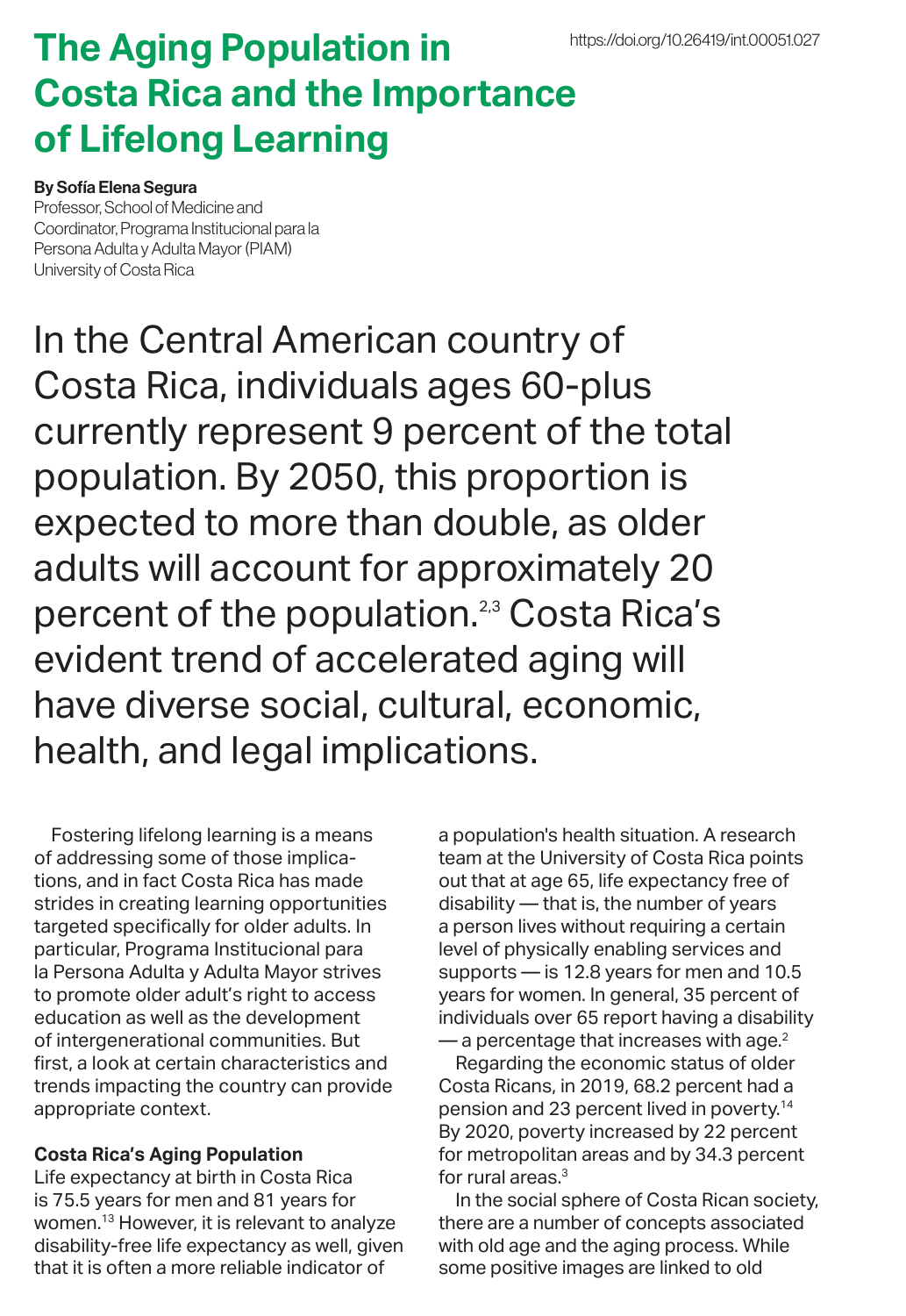



age, such as maturity and respect, there is also ageism, which leads to discrimination and the exclusion of the older population.2 Although Costa Rica's legal norms criminalize violence, abuse, exploitation, and neglect of older people, 43 percent of older persons report having suffered some form of violence (45 percent of men and 40 percent of women), and 9.6 percent report having suffered some form of discrimination, mainly in their family environment, their neighborhood, and public transportation.2

Nevertheless, multiple milestones have laid the groundwork for the recognition of the rights of older Costa Ricans — some of which came at the global and regional level to inspire action while others occurred at the national level.

That foundation starts with 1949's Political Constitution of Costa Rica, which established the duty of the State to seek the greatest welfare for all its inhabitants.4 In addition, since the 1982 International Plan of Action on Aging was outlined in Vienna, there has been growing interest in developing policies and strategies to respond to the needs of older people.<sup>5</sup> In 1999, Costa Rica's Comprehensive Law for Older Adults was enacted, marking the first time that national legislation would specifically target this population with the aim of improving their quality of life.<sup>6</sup>

Next, following the creation of the Madrid International Plan of Action on Aging in 2002, the Regional Implementation Strategy for Latin America and the Caribbean (2003) was developed. This regional strategy has the goal of enhancing the protection of the human rights of older people, their economic security, social participation,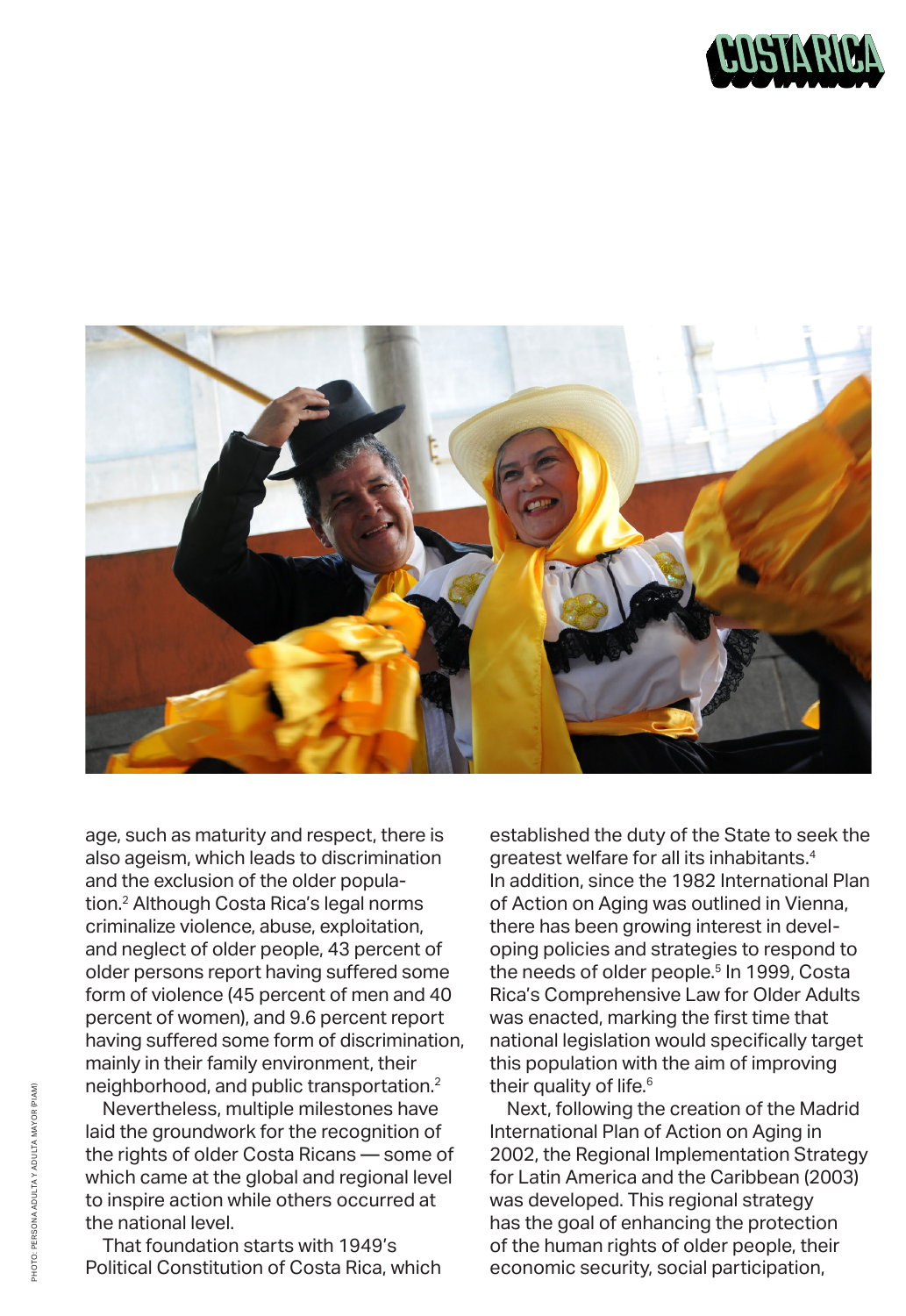and education.7 Then, in 2007, the Brasilia Declaration required the promotion of dialogue and strategic alliances among Latin American and Caribbean countries in order to address the regional population's aging process.<sup>8</sup> In 2012, the San José Charter on the Rights of Older Persons in Latin America and the Caribbean further established the need to eradicate all forms of discrimination against older people and to seek ways of creating networks to augment their protection.<sup>9</sup>

Progress has continued from there. In 2016, Costa Rica ratified the Inter-American Convention on the Protection of the Human Rights of Older Adults, which includes as some of its principles the protection of human rights, dignity, participation, self-realization, physical, economic and social security, and the respect and appreciation of cultural diversity.10

Finally, in 2020, the Law Criminalizing the Abandonment of Older Adults was passed.<sup>11</sup> Consequences for abandonment under this law vary based on the severity of an infraction. Generally, a caregiver who commits abandonment of a vulnerable older adult will face either a fine or up to six months in jail. In the most severe cases, if death is the result of the abandonment, the prescribed penalty is six to ten years in prison.

Overall, this collective policy framework enabled the development of laws, institutions, and initiatives that aim to support and protect Costa Rica's older adult population. The National Council of the Older Adult (CONAPAM) is the governing body on aging in Costa Rica, and it leads the creation and implementation of comprehensive public policies focused on older adults.12 Simultaneously, numerous public and private organizations, institutions, and groups — including the Comprehensive Care Program for Older Adults (PAIPAM in Spanish) at Costa Rica's Universidad Nacional, the Costa Rican Gerontological Association, and the Program for Older

Adults at Costa Rica's Universidad Estatal a Distancia — also work to provide social and educational opportunities to the older adult population.

## **PIAM: A Space for Lifelong Learning**

The Programa Institucional para la Persona Adulta y Adulta Mayor (PIAM, Institutional Program for Adults and Older Adults) was founded in 1986 and is part of the University of Costa Rica, the country's main public university. It is an informal education program for people over 50 years old. Since its inception, PIAM has aimed to foster lifelong learning and the development of intergenerational relationships by incorporating students of older age in university classrooms.15

PIAM currently offers courses under two modalities. The first refers to courses offered to matriculating students by the university where younger students share classrooms with students of other generations. By contrast, additional courses are exclusively offered to individuals over the age of 50. These 50-plus specific courses are divided into eight modules: art and culture, handicrafts, general knowledge, healthy lifestyles, artistic groups, languages, human movement, and information and communication technologies. Participation in either type of course does not lead to a degree.<sup>16</sup>

In addition to offering courses, PIAM advises research projects focused on aging and educational gerontology and trains the university's professors to utilize an age-inclusive teaching approach. This has been a pioneer program in education for seniors in Latin America, and it has connected with multiple networks at the international level, including the International Association of Universities of the Third Age (AIUTA in French) and the Ibero-American Network of University Programs with Older Adults (RIPUAM in Spanish).<sup>16</sup>

Given the expected growth of Costa Rica's aging population in the coming years,